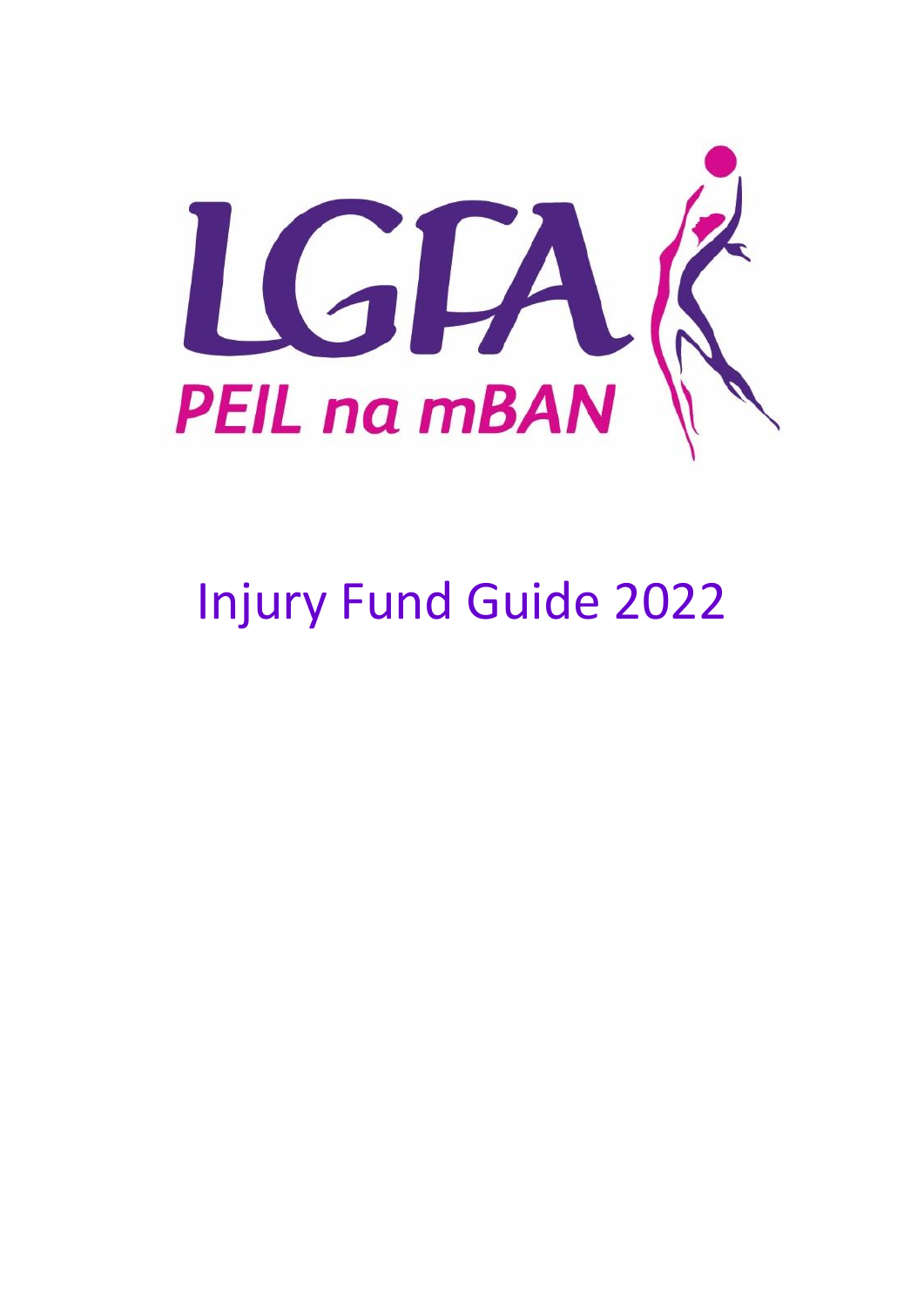## **ABOUT THE LGFA INJURY FUND**

The Injury Fund was introduced by Cumann Peil Gael na mBan to help alleviate otherwise unrecoverable expenses incurred due to a physical bodily injury sustained during an official match or training session. There is no legal obligation on the Association to provide such a Fund or on any club/county to pay for a players/officials medical expenses.

The participation in all sports, especially contact sports, carries an inherent risk of injury which is accepted by members when they voluntarily participate in sport. At all times players/officials should take necessary precautions to minimise the risk of injury by following player welfare and injury prevention guidelines issued. The LGFA Injury Fund was introduced to assist with the reimbursement of some incurred expenses which arise due to an injury sustained from participation in ladies Gaelic football and should not be relied upon for full reimbursement of all costs incurred.

The LGFA Injury Fund is completely funded through the fees paid by registered members at registration each year. There is no insurer involved and it is not an insurance policy/scheme and should not be referred to as such. The Fund is not in place to cover every expense incurred due to injury but to assist in reimbursing expenses not recoverable elsewhere, such as private health insurance (VHI, LAYA Healthcare, Irish Life etc.) or Personal Accident insurance policies (Allianz Schools policy).

Should a member wish to pursue private treatment following an injury, they must ensure that they have the adequate financial resources to cover such treatment and must not rely solely on the LGFA Injury Fund for reimbursement. All members should make themselves aware of the benefits and procedures in place relating to the Injury Fund.

## **WHO IS COVERED BY THE LGFA INJURY FUND**

All players/officials must be registered with the LGFA Injury Fund to be covered<sup>1</sup>.

- Adult Member: is a Full Registered member of the Association who is 18 years of age or over on the 1<sup>st</sup> January of the year.
- Youth Member: is a Full Registered member of the Association who is under 18 years on the 1<sup>st</sup> January of the Year.

## **REGISTRATION**

- Clubs and other units of the Association must submit their registration in line with the deadlines published by the Association each year in order to be covered under the LGFA Injury Fund. The registration year for  $2022 - 2033$  commences on  $1<sup>st</sup>$  June 2022 and terminates on the 31<sup>st</sup> March 2023.
- Any player/official or club registering or affiliating to the Association after  $1<sup>st</sup>$  January in any year shall be included in the fund up to and including the expiry date of membership the following year.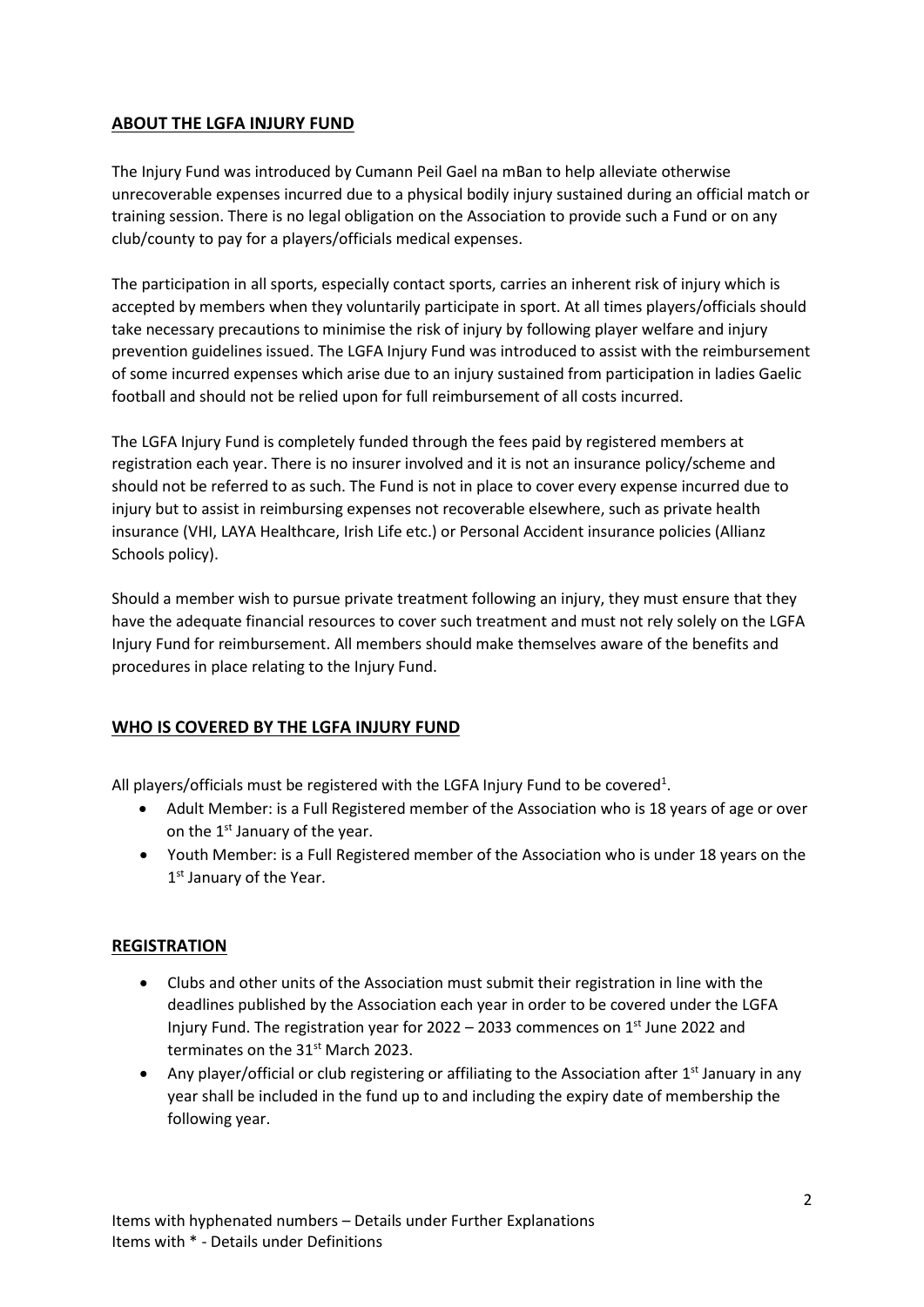- In the case of a new player/official registering with an existing club between  $1<sup>st</sup>$  January and membership deadline of a particular year, they must be included on the registration form for the new registration year.
- Refunds of subscriptions will not be considered.
- Fees are determined by Central Council and at present are as follows:
	- o Adult €25
	- o Juvenile/U18 €10
- The subscription fee for non-playing members shall be €25, which will entitle the applicant to be considered for the payment of wages/salary lost together with medical expenses only.
- All playing members should be registered members before the commencement of playing activities for the relevant year and should the club fail to register a member. There are implications for the unit in the event that a player takes a legal action against the unit, as the unit maybe found to be negligent for permitting a member to play which is against the rules of the Official Guide, which in turn will invalidate any Liability Insurance claim that may arise as it is a strict condition of the Liability Insurance program that all units are in compliance with the Official Guide.

# **CLAIMS PROCESS**

## Notification

- Preliminary Claim Forms must be completed and submitted to the LGFA Injury Fund Coordinator, within 8 weeks of the date of injury.
- Where expenses will not exceed €200 and do not need prior approval, an Injury Claim form may be submitted with original medical receipts within the 8 weeks notification period
- Once a claim has been notified, the player/official has 2 years to submit the fully completed Injury Claim Form and original medical expenses
- All claims are permanently closed after 2 years
- As per Rule 77, any player that returns to sport will be considered to have completed all treatment necessary to be fit to return to sport and this will close their claim. However, where a player is medically directed to return to sport as part of a rehabilitation protocol they must follow the prior approval procedure to have the claim remain open.
- Any player that does not seek approval before returning to sport will have their claim closed. If it is found that a player returned to sport with prior approval and continues to seek reimbursement for expense after the date of return, this will be considered a fraudulent claim.

## Prior Approval

## Medical/Dental Expenses

- For any Private Medical Treatment prior approval must be sought with a referral letter from a medical doctor\* or physiotherapist as and a request for financial assistance from the claimant to the Injury Fund Coordinator
- In order to have expenses reimbursed, original medical receipts must be submitted with a fully completed Injury Claim Form.
- Once payment is issued the claim will then close and no further benefit will be available under that claim number
- In all cases where the claimant has private medical insurance, a statement from the insurer confirming that a claim has been submitted under their policy for the receipts being claimed must be submitted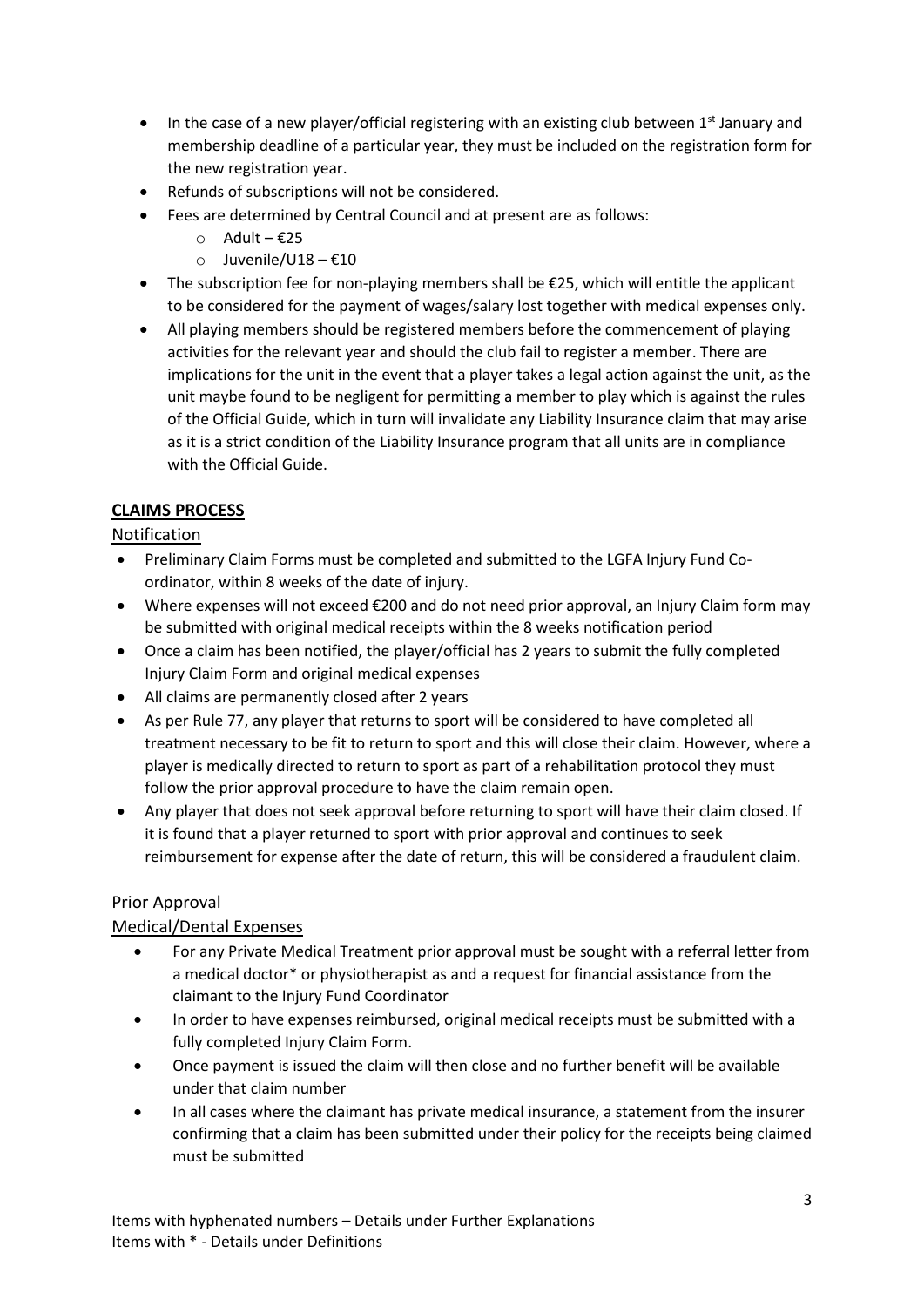## Dental

- Dental expenses do not require prior approval
- The maximum benefit available for a dental expenses claim is €3,000
- Once payment is issued the claim will then close and no further benefit will be available under that claim number

## Loss of Wages

- Section C: Loss of Wages Certification must be submitted
- Last 3 payslips or a letter from the claimants employer on their company headed paper confirming the Net Weekly Wage amount
- Social Welfare letter confirming that a claim was made and the benefit provided where applicable

#### **Payment**

- Once the full Injury Claim form and relevant documents are received, they are assessed by the Injury Fund Co-ordinator for payment
- All prior approval requests are checked against any receipts received for private treatment
- Payments are issued by cheque to the injured party (or their parent in the event of a juvenile)
- Any receipts not covered (due to not being prior approved or specifically excluded expenses) will be returned with the payment
- All receipts reimbursed by the LGFA Injury Fund are retained for auditing purposes

## Notes

- Preliminary Claim Forms can be submitted in hardcopy or electronically by email. Please email a clear, scanned copy of the form to [Amy.Coll@lgfa.ie](mailto:Amy.Coll@lgfa.ie) by the County Secretary.
- Requests for prior approval (consisting of a letter of referral from the medical doctor/physiotherapist and a letter/email from the player/official) can also be submitted in hardcopy or electronically by email from the player/official
- All Claim forms are available on [www.LadiesGaelic.ie](http://www.ladiesgaelic.ie/) for download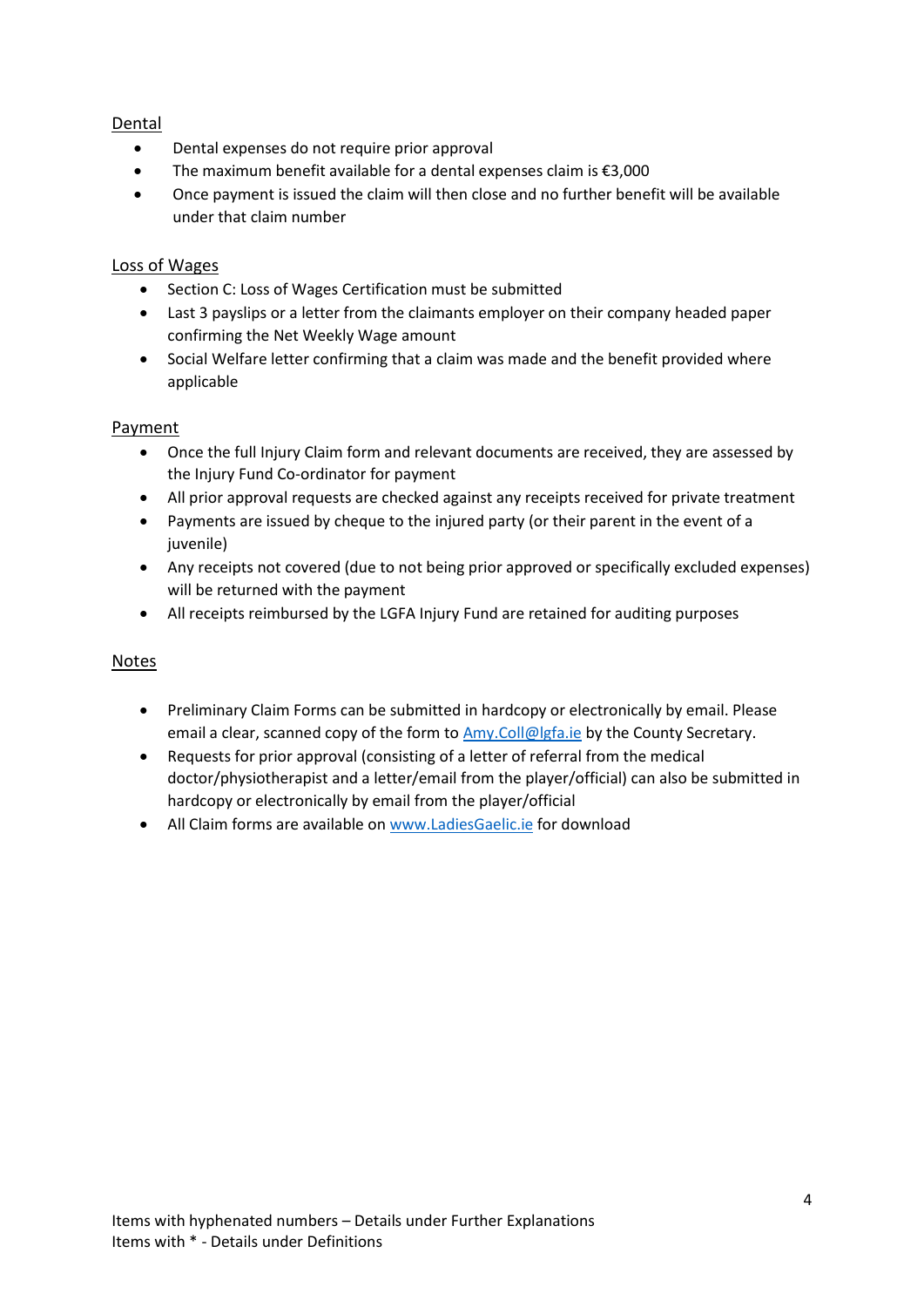# **BENEFITS – Terms & conditions of the LGFA Injury Fund may be altered from time to time at the discretion of the LGFA Management Committee**

#### Medical Expenses:

Otherwise unrecoverable inpatient\* and outpatient\* medical expenses are covered up to a maximum of €5,500.00

Medical Expenses covered under the LGFA Injury Fund:

- 1. GP visits
- 2. Accident and Emergency attendance
- 3. Physical Therapy (Also referred to as physiotherapy, please see definitions on page 7)\*
- 4. Surgery<sup>2</sup>
- 5. Private Scans\* X-ray/MRI <sup>2</sup>
- 6. Consultant Visits<sup>2</sup>

This is inclusive of the following inner limits:

- i. Private Scans\*: 1 Scan per claim. Maximum Benefit €295
- ii. Physical Therapy\*: 90% of first 6 sessions
- iii. A&E\*: €100

#### Dental Expenses

Otherwise unrecoverable dental expenses up to a maximum of €3,000. Dental receipts must include a breakdown of the dates and dental treatments received.

#### Loss of Wages

Applicable to adults and under-age who are in employment and who have paid the  $\epsilon$ 25 Subscription<sup>3</sup> Unrecoverable loss of net weekly wages only, excluding additional payments such as overtime, bonuses, unsociable working hours etc. are payable for a maximum of 20 weeks.

Social Welfare and any other entitlements (such as income protection insurance) will be considered as recoverable income and will be deducted from the Basic Wage figure.

The maximum benefit payable is  $\epsilon$ 40 per day to a maximum of 5 working days per week.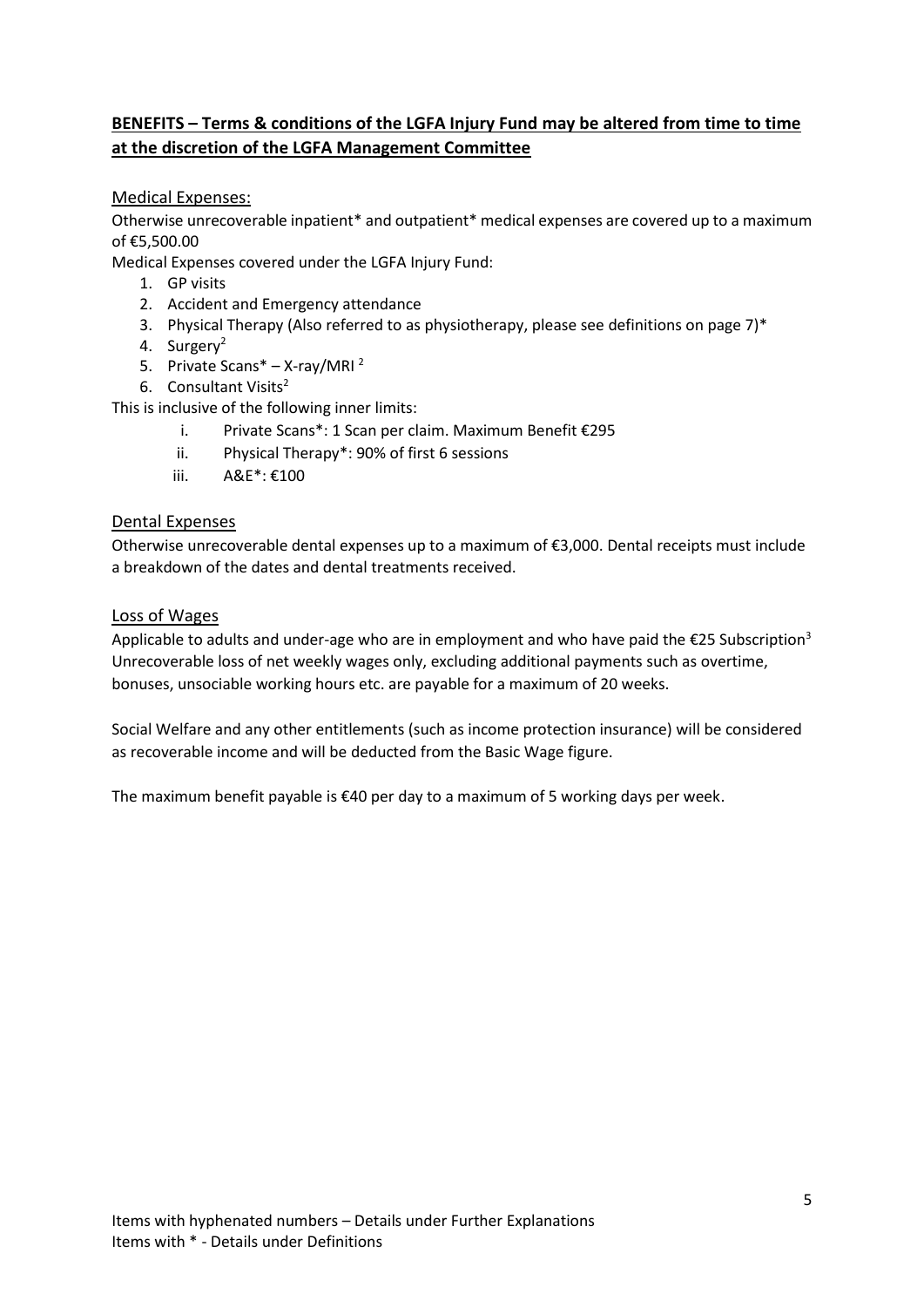## **Exclusions**

- 1. Claims were the preliminary or injury claim form is received beyond 8 weeks after the date of injury
- 2. Medical or Dental Invoices which have not been paid and no corresponding receipt received
- 3. If the player/official was not a registered member of the LGFA as per the Official Guide at the time of the injury
- 4. Any treatment outside of those specified under the Benefits section of this document
- 5. Any expenses submitted 2 years after the date of injury
- 6. Travel expenses, prescriptions, injections and medical aids are NOT covered under the injury Fund.
- 7. The Injury Fund shall not apply in the case of a player/official:
	- a. Who is injured during a game as a result of an assault wherein the claimant has been the aggressor
	- b. Whose injury arises from a pre-existing physical defect or infirmity or from the use of alcohol or drugs
	- c. Players who do not wear mouth guards.
	- d. Who may be pregnant, suffering from concussion etc, any player who plays in this condition is entirely responsible for any consequences that may arise.
- 8. Legal Expenses
- 9. Any private treatment which was not prior approved
- 10. If the injury occurs during a training session/match while playing on snow, ice or a pitch deemed unfit to play on
- 11. Any private treatment not prescribed by a Medical Doctor / Consultant / Qualified physiotherapist
- 12. Medical or Dental expenses which exceed the benefits specified
- 13. Any expenses which pre-date the date of injury
- 14. Loss of wages claim where the claimant was unemployed at the date of injury
- 15. Protective equipment needs to be medically prescribed by your doctor who is aware that it will be worn to play Ladies Gaelic Football and not pose a hazard to other players, then there is no issue with the wearing of same from the LGFA Injury Fund
- 16. Any person who requires corrective eyewear to participate in Ladies Gaelic Football should consult with their optometrist and review options to ensure safe participation. Optometrist expenses are not covered under the LGFA Injury Fund.
- 17. Medical expenses not previously defined including, but not limited to, crutches, prescriptions, Injections, prehab boots or air boots
- 18. Gym Memberships are not covered under the Fund

#### Fraudulent Claims

- a) In the event of an application made by any member which in the opinion of Central Council is not a bona fide application and which is made for the purpose of fraudulently obtaining payment to which they are not entitled, the application shall be declared void.
- b) Furthermore, Central Council shall be at liberty to suspend both the applicant and the persons who countersigned the application form for an indefinite period, and make an order for repayment of any monies that may have been made in respect of the application.